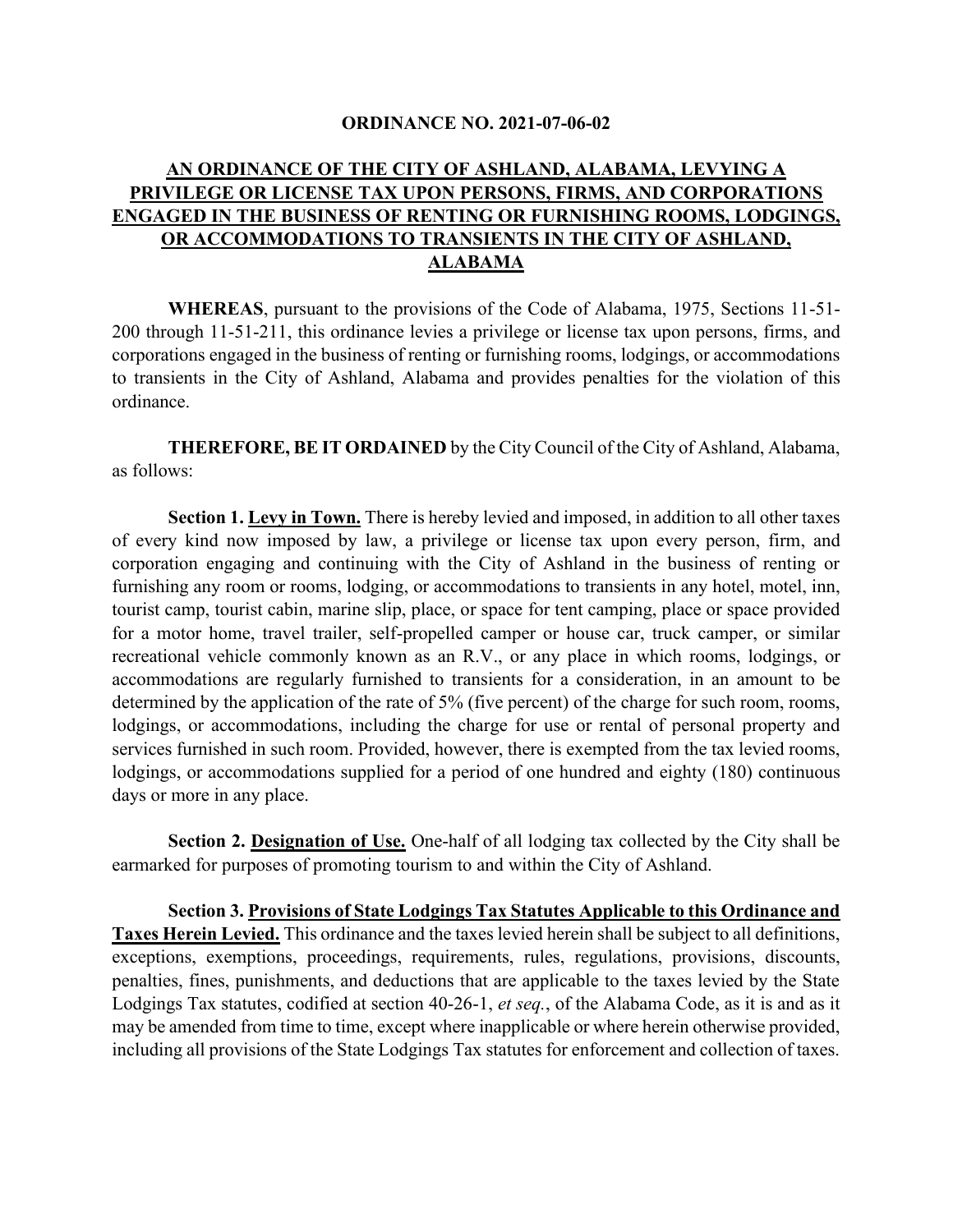**Section 4. This Ordinance Cumulative to General License Code or Ordinance.** This ordinance shall not be construed to repeal any of the provisions of the general license code or ordinance of the City, but shall be held to be cumulative, and the amounts of the taxes herein levied shall be in addition to the amounts of all other license taxes imposed by the City by its general license code or ordinance.

**Section 5. Severability** Each and every provision of this ordinance is hereby declared to be an independent provision and the holding of any provision hereof to be void and invalid for any reason shall not affect any other provision hereof, and it is hereby declared that the other provisions of this ordinance would have been enacted regardless of any provision which might have been held invalid.

**Section 6. Effective Date** This ordinance shall become effective, upon passage and publication as required by law, and shall commence on the first day of October 2021. The first payment of taxes hereunder shall be due and payable on the twentieth day of October, 2021.

ADOPTED and APPROVED this the 19<sup>th</sup> day of July, 2021.

# **ATTEST: CITY OF ASHLAND, ALABAMA**

Its Clerk Its Mayor

by:  $\Box$ 

 **CHELSEY WYNN LARRY J. FETNER**